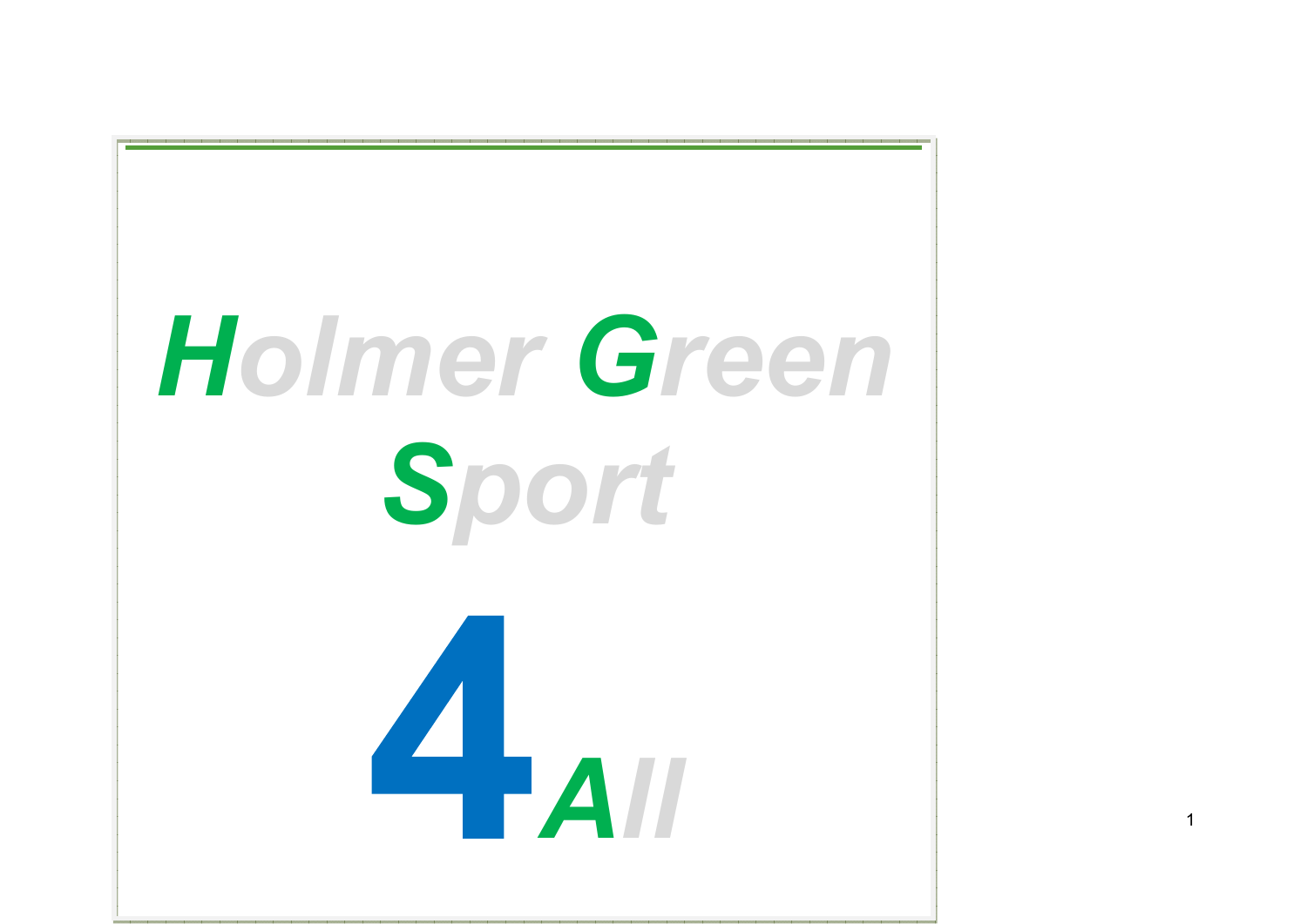

In conjunction with

HOLMER GREEN FOOTBALL CLUB

HOLMER GREEN CRICKET CLUB

HOLMER GREEN SQUASH & RACKETBALL CLUB

*1.0 Executive Summary*

MICKLEFIELD JUDO CLUB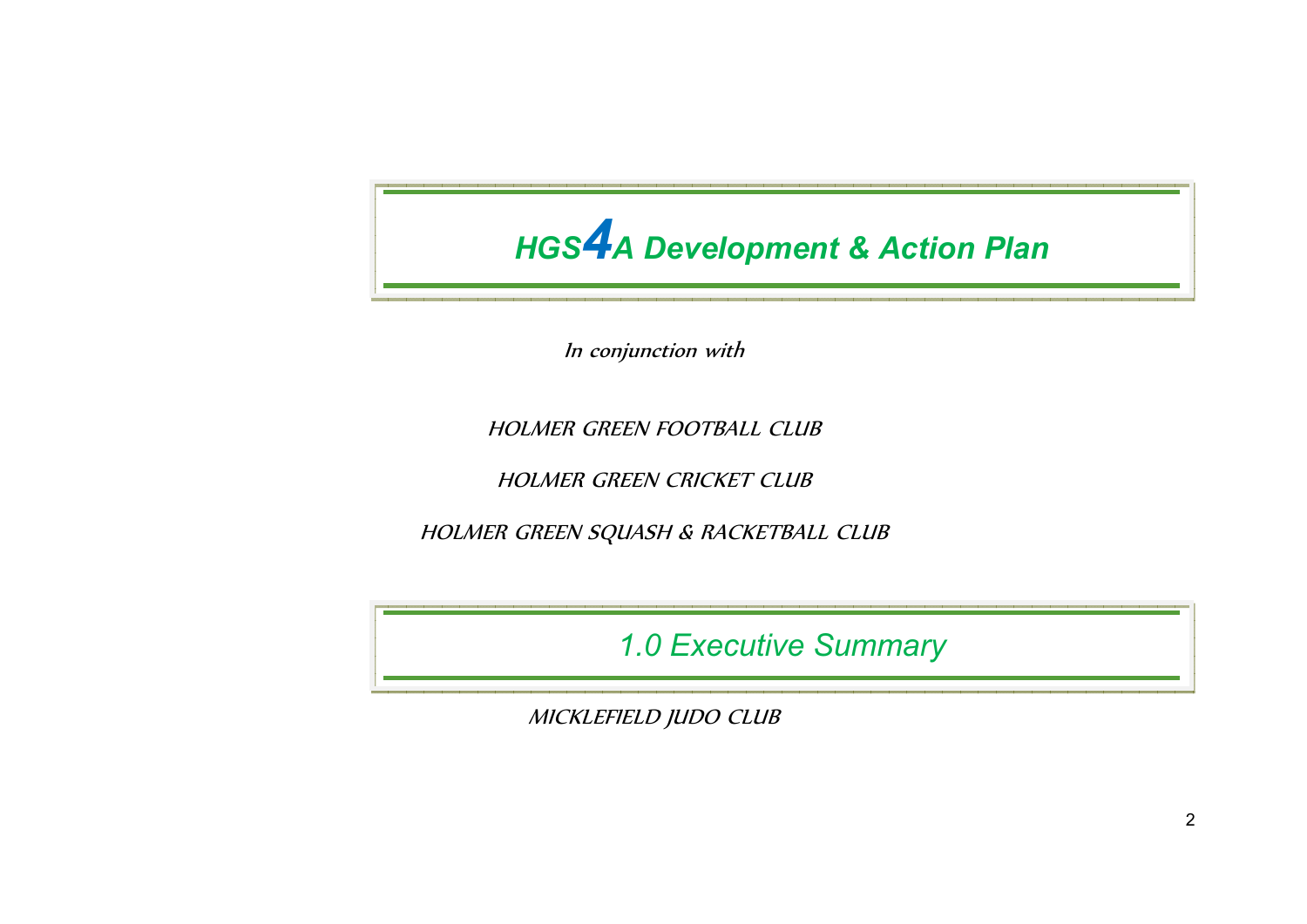- 1.1 This document sets out to support the request for funding by Holmer Green Sports Association in respect of their plans to develop sporting facilities at the club and introduce new sport activity to the community.
- 1.2 Holmer Green Sports Association **(HGSA)** wishes to enhance its position as a centre of excellence within the community, by providing high quality sporting, recreational and social facilities to local sports clubs, special interest groups and non-playing members of the Club.
- 1.3 The purpose of this Development Plan is to provide a framework for the development of sports and social activities at HGSA. The plan has been developed to support the club's bid to secure funding to;
	- 1. Manage the retention of existing members and continue to attract new members
	- 2. Improve the facilities provided for sporting Sections.
	- 3. Increase the range and type of sporting activities offered at HGSA.
	- 4. Enhance the club's role in offering social activities within the local community.
	- 5. Provide opportunities for increased participation by females, children and non-able-bodied persons.
- 1.4 HGSA, in conjunction with its Sections and other partners is proposing to implement a major redevelopment of the HGSA buildings and facilities. The proposed improvements would include:
	- New and additional changing room facilities for all Sections
	- New shower and toilet facilities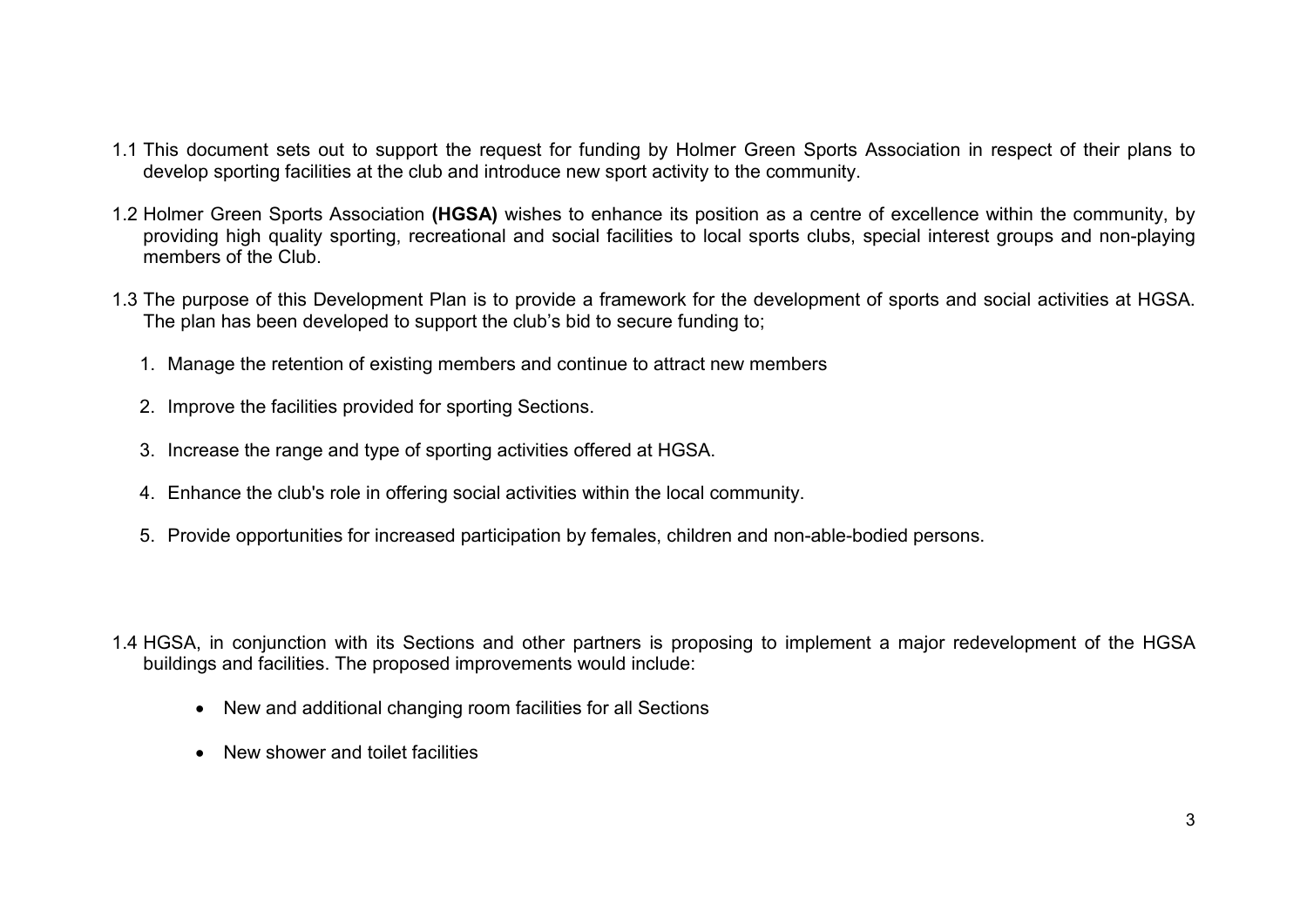- New reception area and office
- An additional Squash & Racketball court
- New multi-use indoor sports hall (dojo)
- Full accessibility for non-able-bodied participants and members
- Access to a wider range of sporting and social activities

• Improvements to the clubhouse for non-sporting activities e.g. soft play area, new toilets, improved catering facilities With improved facilities and ongoing engagement with the local community, HGSA hopes to attract new clubs, special interest groups, fitness classes and increased membership as a consequence of the development plan.



#### **2.1 Terms of Reference**

This document sets out to explain the role HGSA plays in the community, the sporting clubs that are affiliated and the development plans the club is undertaking over the following 3 year period 2014 to 2016.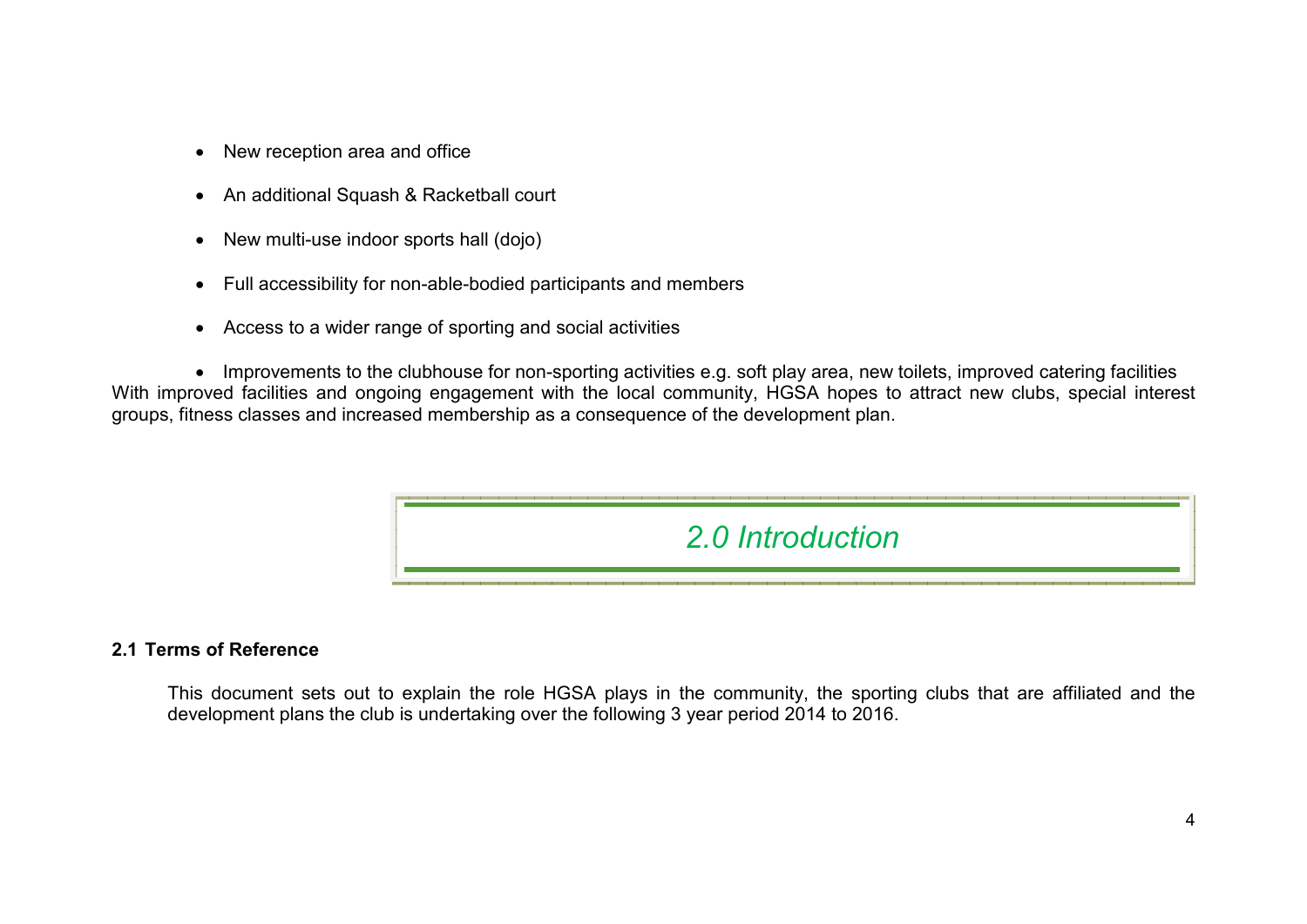## **2.2 About HGSA**

- 2.2.1 Holmer Green Sports Association (HGSA) has been established on its current site in the village of Holmer Green since 1968. It is a not-for-profit organisation, set up by Bucks County Council and run for the most part by volunteers to provide access to sporting and social facilities for people in Holmer Green and the surrounding area.
- 2.2.2 HGSA is made up of numerous sporting and social Sections. Each Section has their own organising committee, which run and manage their Sections to the benefit of their playing members. HGSA as a whole is administered by a central management committee.
- 2.2.3 The Sections provide a wide variety of sports and social activities; including Tennis, Football, Squash, Racketball, Cricket, Short Mat Bowls, Golf, Music, Model Engineering, and Pigeon Racing.
- 2.2.4 The aim of HGSA is to facilitate the activities of these Sections and to provide a hub for social interaction and enjoyment.
- 2.2.5 HGSA is always looking for opportunities to broaden the choice of sports on offer and would wish to invite Micklefield Judo Club to join HGSA as a playing Section.
- 2.2.6 The sports facilities at HGSA are amongst the best in the local area; the envy of visiting teams and the pride of our own members. Covering approximately 14 acres our facilities comprise 4 football pitches, a cricket pitch with outdoor nets, indoor and outdoor short-mat bowls rinks, 3 squash courts, 3, tennis courts and a miniature railway track. These facilities provide the home base for:
	- Holmer Green Football Club
	- Holmer Green Cricket Club
	- Holmer Green Squash and Racketball Club
	- Holmer Green Short-Mat Bowls Club
	- Holmer Green Tennis Club
	- High Wycombe Model Engineering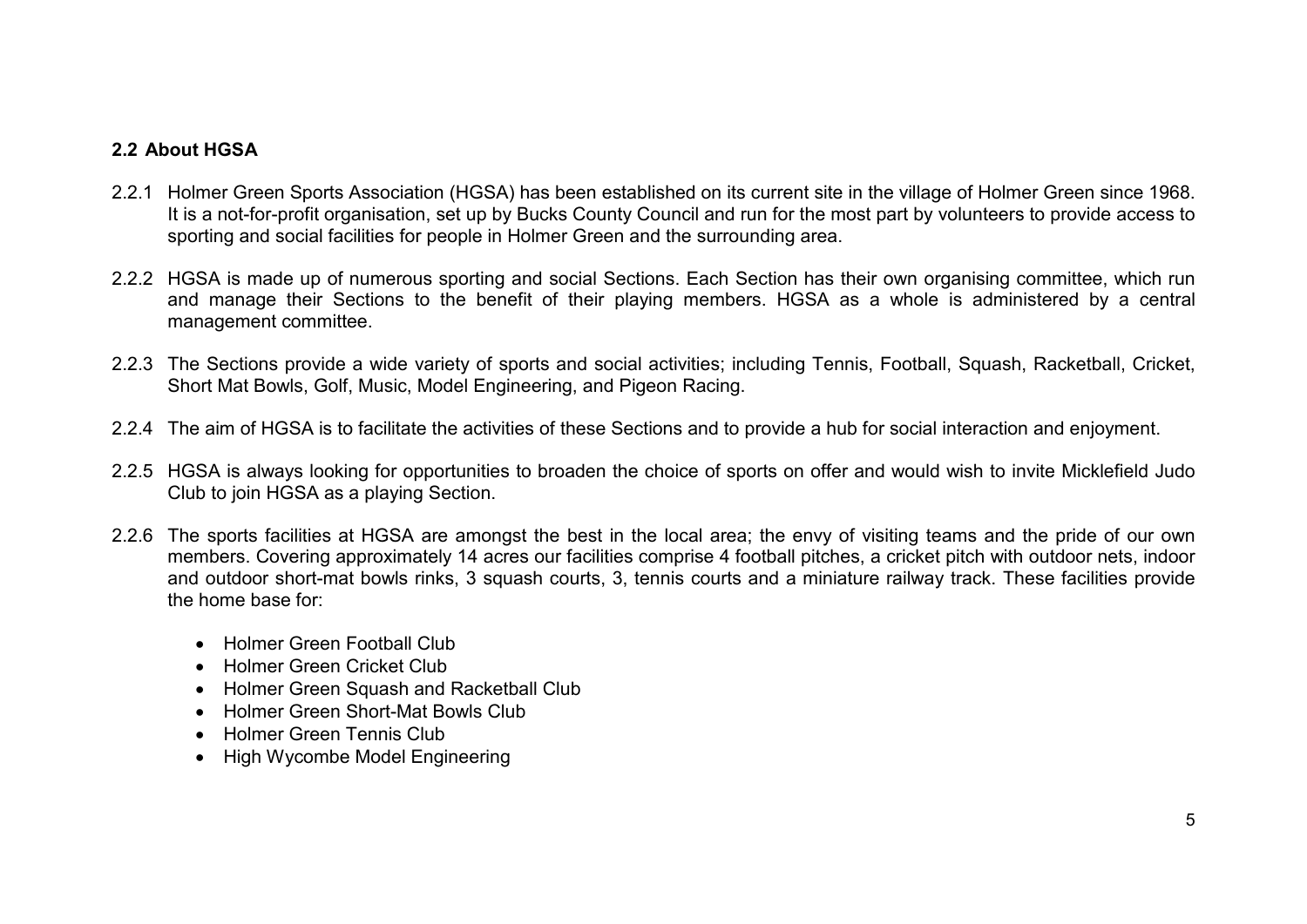- Red Kites Golf Society
- Columbarian Society
- Dusty's Music Club
- 2.2.7 The main bar and clubhouse are used by members for social activities and are available for private hire. The clubhouse is also used to host numerous fitness related sessions and other interest groups.
- 2.2.8 HGSA has a wide catchment area, from the villages and towns in the Chiltern district to some of the more deprived areas of High Wycombe.
- 2.2.9 There are areas of deprivation within High Wycombe. According to the Index of Multiple Deprivation (IMD 2010) High Wycombe wards has a ranking of 3 meaning these wards are in the 30% most deprived areas in England. In addition ACORN (A Classification of Residential Neighbourhoods) has identified neighbouring wards to Holmer Green of Hazlemere and Tylers Green as "**at risk of deprivation**".
- 2.2.10 A limiting factor in the club's ongoing growth is the **40** year aged facilities basically being tired and worn out. Gradual expansion of the facilities over the years has also put pressure on the main utilities, changing-room and shower facilities, which are now not fit-for-purpose.

### **2.3 Partnerships**

HGSA has involved partners for the development of its facilities and programmes:

- Little Missenden Parish Council
- Chiltern District Council
- Buckinghamshire County Council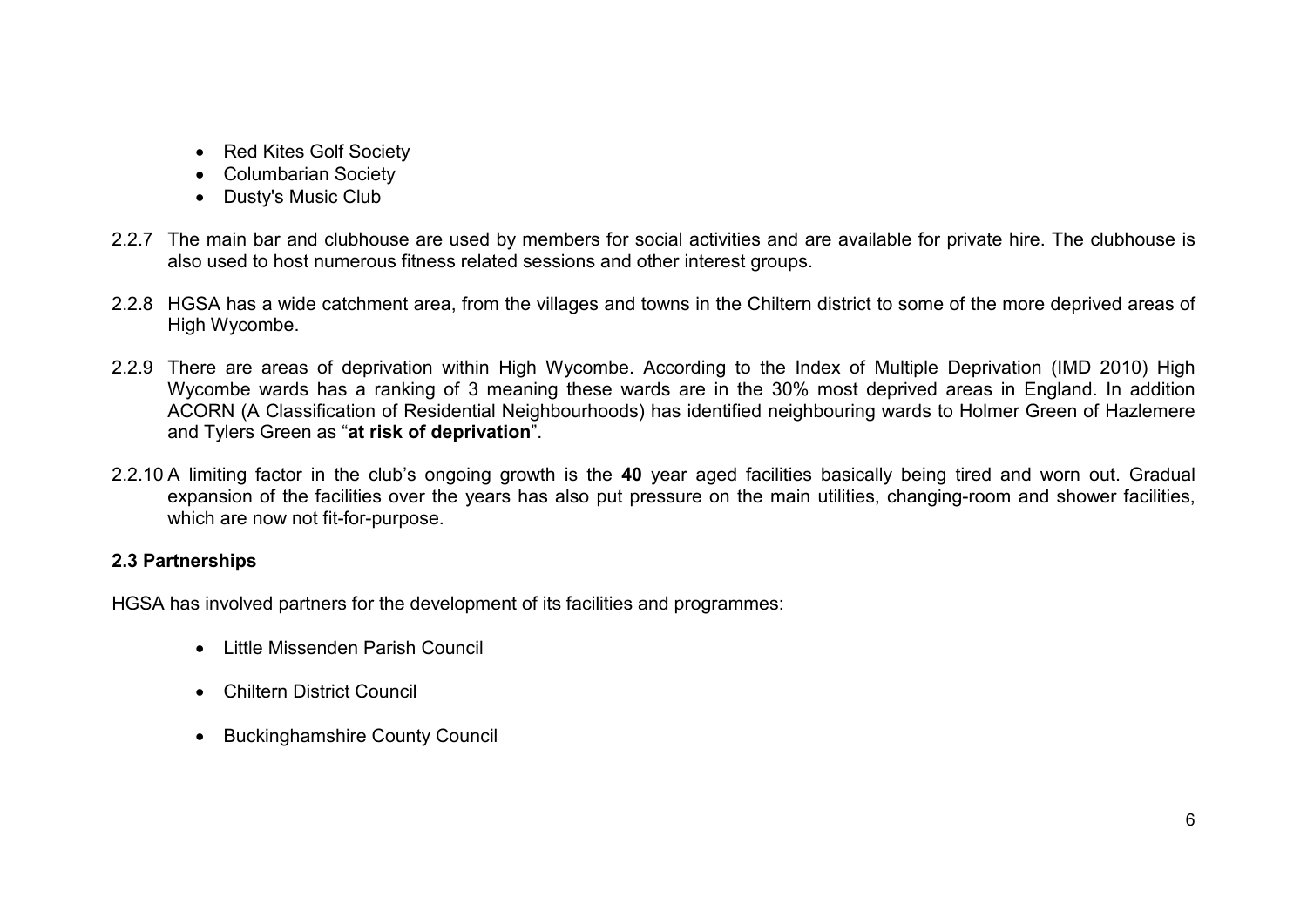- Sport England
- The Football Foundation
- England and Wales Cricket Board
- British Judo Association
- HGSA Club Members

#### **2.4.1 Future Scenarios**

#### **2.4.2 Do Nothing**

Continue to operate HGSA without developing the sports facilities.

The current plumbing system is currently inadequate for existing needs and the costs of maintenance on a piecemeal basis is unsustainable.

The current changing facilities do not meet the needs of our sports teams, we have two good changing rooms and two that are not fit for purpose. Both the FA and Club Cricket Leagues prefer changing rooms that open onto the field of play and are nonconfrontational.

The existing facilities make no allowance for the requirement or needs of our junior sections, mixed gender sports or the less able bodied.

Maintaining the existing facilities will result in increasing club costs with the danger that without an upgrade we will not be able to maintain our current playing strength and will certainly lack the facilities required to attract new clubs and the Micklefield Judo club in particular.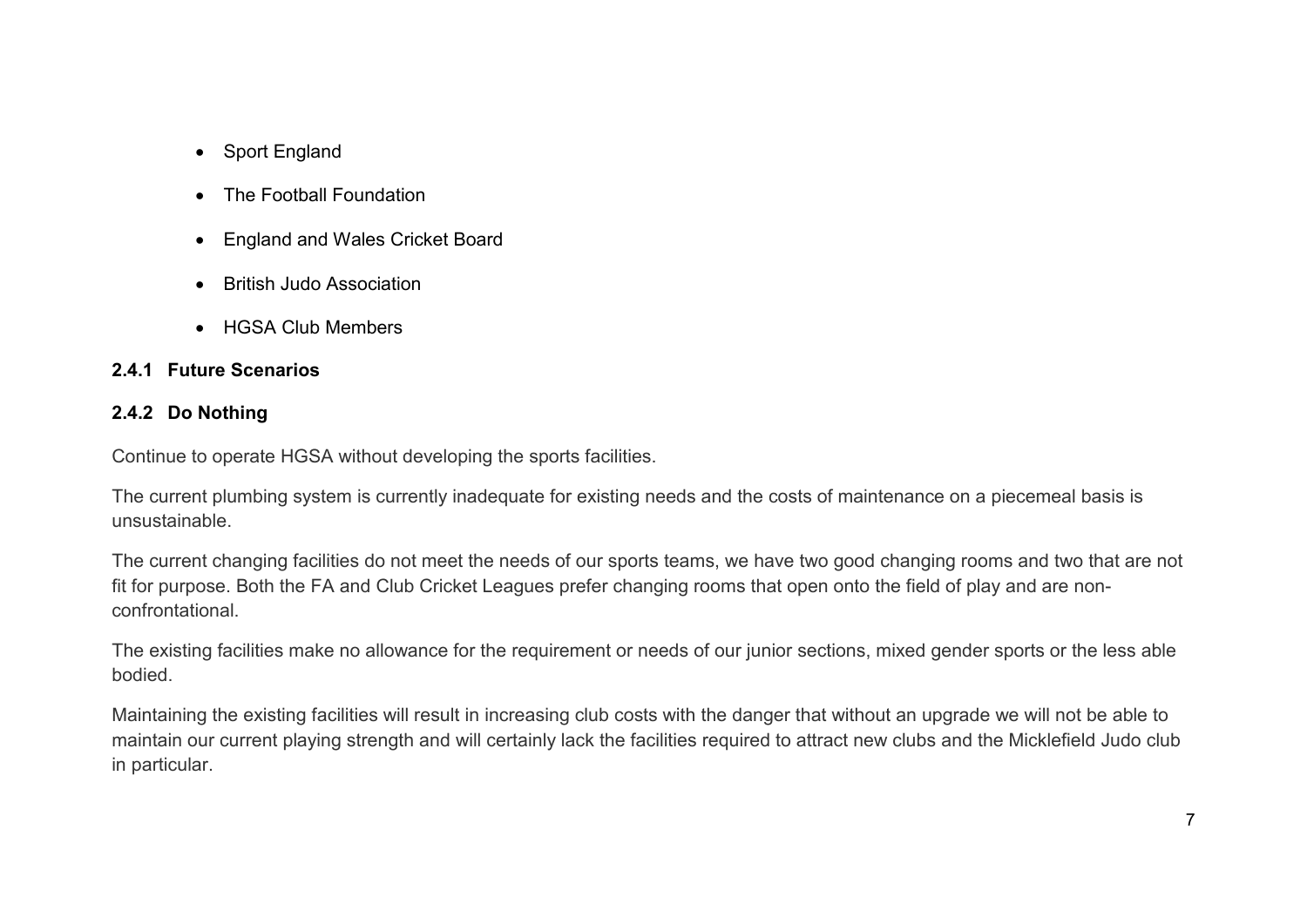In the long term the standards will drop and the costs will rise and combined this with an inability to attract new members will force the HGSA into a non-viable proposition.

We don' believe this is a viable option.

# **2.4.3 Extend Existing Facilities – Evolution**

Improve the existing facilities by building new changing facilities, judo dojo, dance studio and refurbishing the existing space to enable the squash club to grow and enable the club to improve catering facilities.

The new build will incorporate all the requirements of the sport's governing bodies and facilitate changing rooms that are suitable for juniors and mixed gender sports. The addition of a lift and a disabled changing facility, wide access doors and ramps will support our goal to attract more non-able bodied members.

The new facilities will attract new members, new activities and new sports clubs to HGSA and greatly improve the facilities provided to the community.

We believe this is a viable solution.

## **2.4.4 Demolish and Rebuild – Revolution**

This scenario offers all of the benefits of the 'Evolution Scenario' and in additional would enable the HGSA to address many of the issues that have built up during the evolution of the club.

Building afresh would enable HGSA to address mainly non sporting issues relating to the social club and bar facilities. The building has evolved and compromises have been made along the way which are too expensive to rectify in their own right.

The social club at HGSA supports the sports activities at the club and without continuous revenue from the bar we could not continue to operate the club. This combined with the fact that the build costs would exceed the 'Evolution Scenario' by more than double.